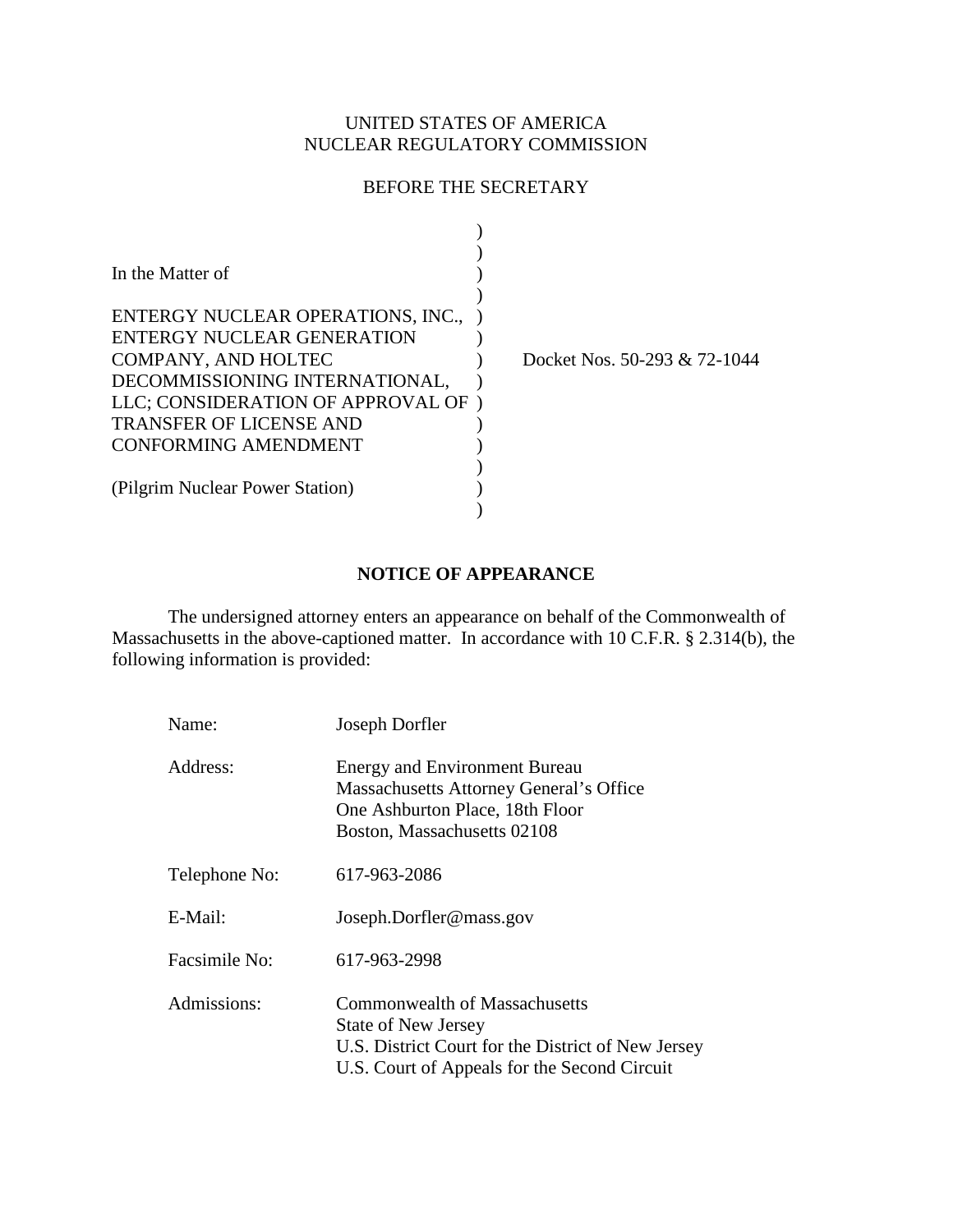Name of Party: Commonwealth of Massachusetts

Respectfully submitted,

Signed (electronically) by Joseph Dorfler Assistant Attorney General Energy and Environment Bureau One Ashburton Place, 18th Floor Boston, Massachusetts 02108 (617) 963-2086 Joseph.Dorfler@mass.gov

Dated: March 15, 2019